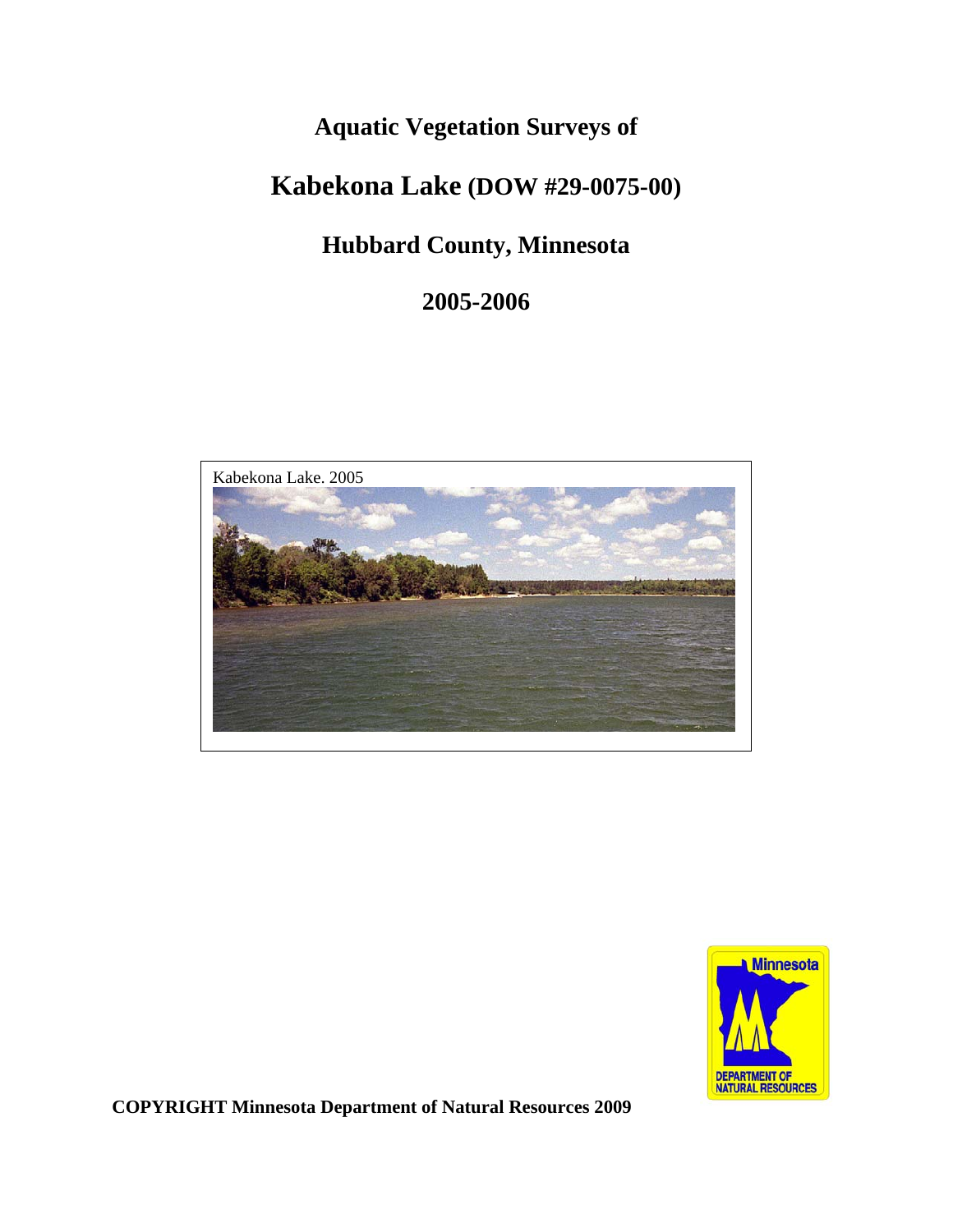Aquatic vegetation of Kabekona Lake, Hubbard County, Minnesota, 2005-2006

**Report by:** Donna Perleberg and Stephanie Loso Minnesota Department of Natural Resources Division of Ecological Resources 1601 Minnesota Dr. Brainerd, MN 56401 Phone: 218.833.8727 Email: [donna.perleberg@dnr.state.mn.us](mailto:donna.perleberg@dnr.state.mn.us)

#### **Lakewide sampling (2005):**

Josh Knopik, Student Intern Michele Mattson, Student Intern Cody Peterson, Student Intern

#### **Rare plant searches (2006):**

Karen Myhre, Botanist, Minnesota County Biological Survey, MnDNR Ecological Resources Division

**Report review:** Edie Evarts, MnDNR Assistant Area Fisheries Supervisor, Park Rapids

#### **A note to readers:**

Text that appears in blue underline is a hypertext link to a web page where additional information is provided. If you are connected to the Internet, you can click on the blue underlined text to link to those web pages.

#### **This report is also available online at:**

[http://www.dnr.state.mn.us/eco/pubs\\_aquatics/veg\\_reports.html](http://www.dnr.state.mn.us/eco/pubs_aquatics/veg_reports.html)

#### **This report should be cited as:**

Perleberg, D and S. Loso. 2009. Aquatic vegetation of Kabekona Lake (DOW 29-0075-00), Hubbard County, Minnesota, 2005. Minnesota Department of Natural Resources, Ecological Resources Division, 1601 Minnesota Dr., Brainerd, MN 56401. 18 pp.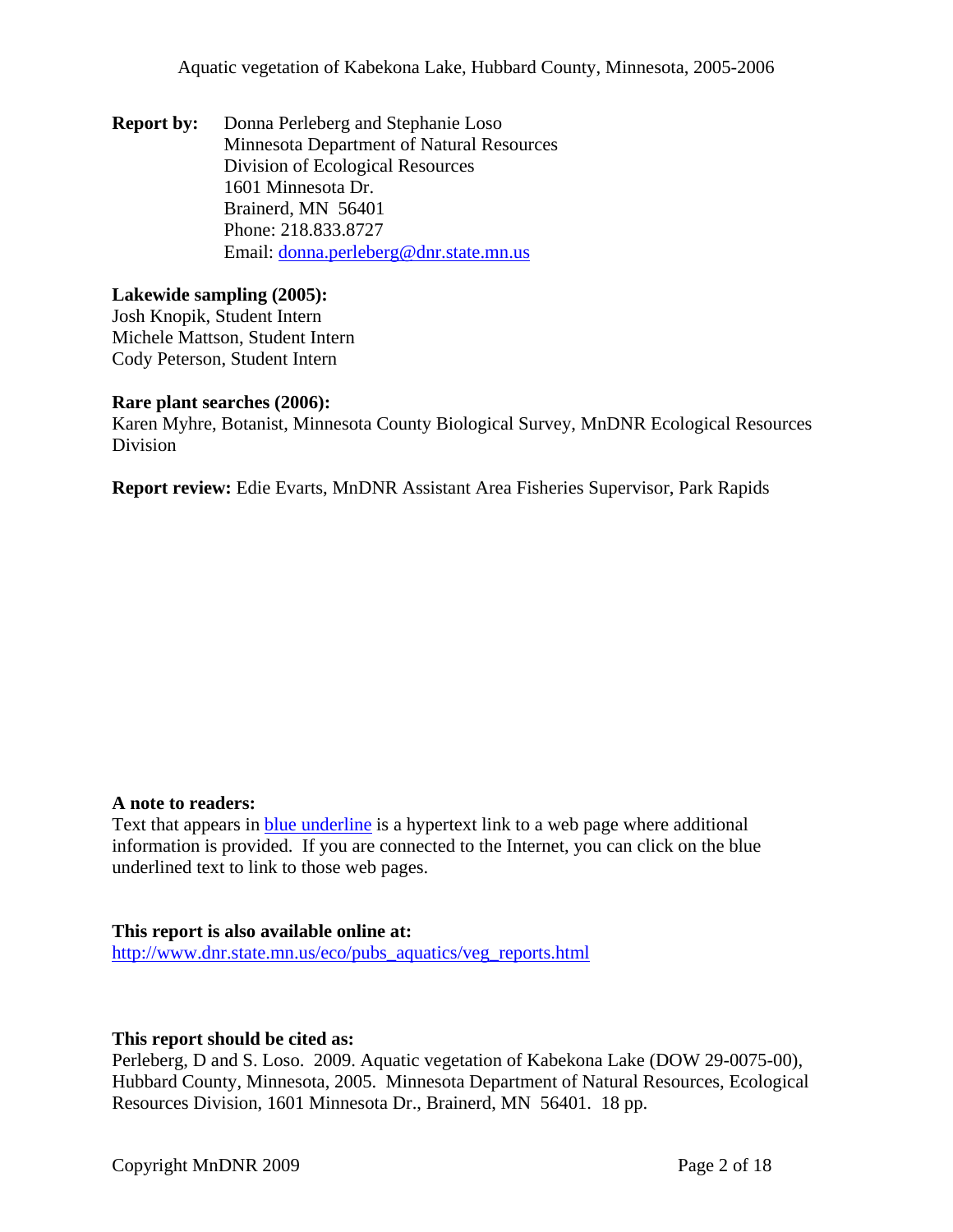# **Summary**

Kabekona Lake is a 2,252 acre, hardwater, mesotrophic lake in northwest Minnesota. An aquatic vegetation survey was conducted in July and August 2005 and included a lakewide assessment of vegetation and water depths at 328 sample stations. An additional search for rare plants was conducted in July 2006 by the Minnesota County Biological Survey Program.

A total of 28 native aquatic plant species were recorded including seven emergent, three floatingleaved, and 18 submerged plants. Aquatic plants occurred around the entire perimeter of the lake and plants were found to a depth of 20 feet. Vegetation was present in 59 percent of the sample sites and plants were most frequent in the shore to five feet depth zone, where 73 percent of the sites contained plants.

Emergent hard-stem bulrush (*Schoenoplectus acutus*) plants and scattered bed of waterlilies (*Nuphar variegata* and *Nymphaea odorata*) were found along the north shore. Muskgrass (*Chara* sp.) was the dominant submerged plant and was found in 50 percent of the sites. Other submerged species included coontail (*Ceratophyllum demersum*), flat-stem pondweed (*Potamogeton zosteriformis*), northern watermilfoil (*Myriophyllum sibiricum*), Canada waterweed (*Elodea canadensis*) and bushy pondweed (*Najas flexilis*). No rare or invasive aquatic plant species were documented in this lake.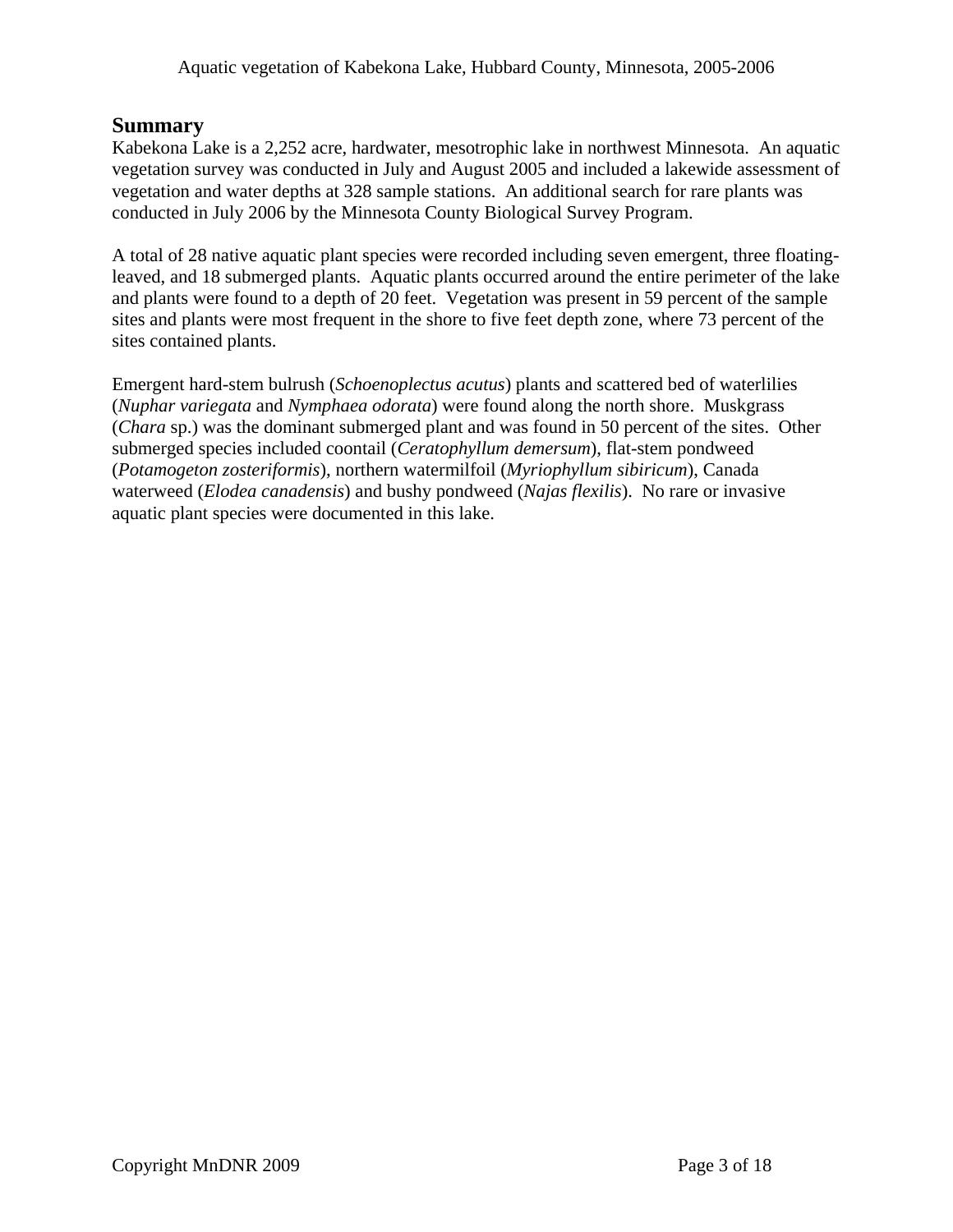Kabekona Lake is located in Hubbard County, northwest Minnesota, in the Leech Lake River Watershed (Figure 1). There are about 227 lakes in the Leech Lake River Watershed and about 134 lakes in Hubbard County that are at least 50 acres in size. Kabekona Lake is the ninth largest lake in the watershed and the second largest lake in the county, with a surface area of 2,252 acres and about ten miles of shoreline.

Kabekona Lake lies near the top of the Leech Lake watershed, on the west side of Leech Lake. Kabekona Lake receives inflow on the west side from Kabekona River, Gulch Creek and Sucker Brook (Figure 2). Kabekona Lake outlets to the east and flow continues through several smaller



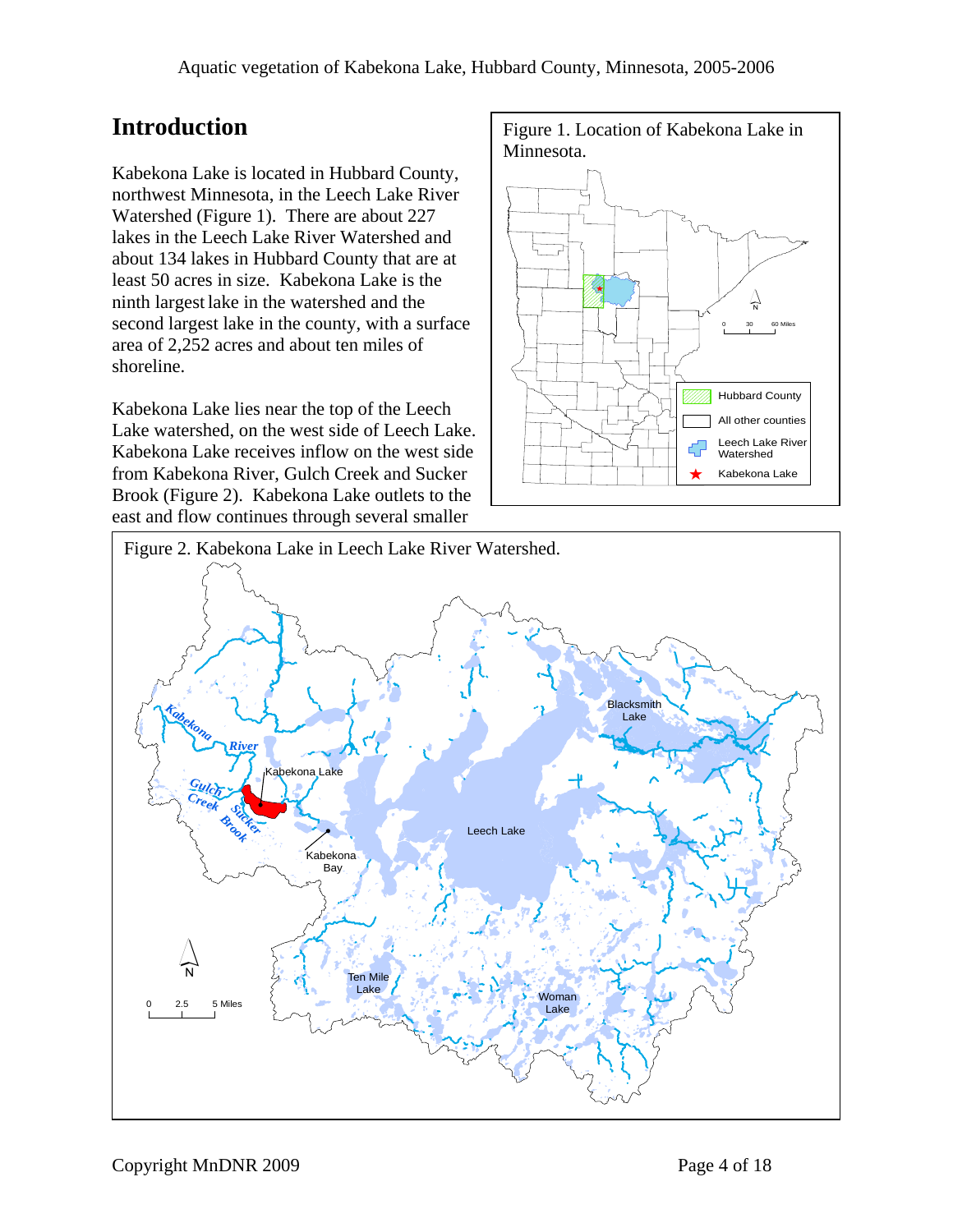lakes and then into Kabekona Bay of Leech Lake.

The uplands surrounding Kabekona Lake are primarily privately owned. The shoreline is mostly forested but developed with residential homes. The lake is bordered by State Highway 64 on the west and County Road 39 on the north. A public access is located on the west shore (Figure 3).



Kabekona Lake was formed from ice block deposits of the Des Moines Lobe glacier (MPCA, 1996) . It is an elongated basin with about 4.5 miles from the inlet to the outlet. The maximum depth is 133 feet and about 24 percent of the lake basin is less than 15 feet in depth. This shallow area, known as the [littoral zone](http://www.dnr.state.mn.us/shorelandmgmt/apg/wheregrow.html), rings the lake shoreline (Figure 3). Rooted submerged plants are often common in the littoral zone if adequate sunlight reaches the lake bottom.

The [Secchi disc](http://www.pca.state.mn.us/water/secchi-slideshow.html) (Figure 4) transparency measures the depth to which a person can see into the lake and provides a rough estimate of the light penetration into the water column. Kabekona Lake is considered one of the clearer lakes in the Park Rapids Area. Between 1986 and 2008, mean summer water clarity, as measured by Secchi disc readings, ranged from 11 feet to 16 feet (MPCA, 2009). As a general rule, sunlight can penetrate to a depth of two times the Secchi depth and aquatic plants can grow to a depth of one and half times the Secchi depth. Based on Secchi disk measurements alone, aquatic plants are expected to grow to about 17 to 24 feet in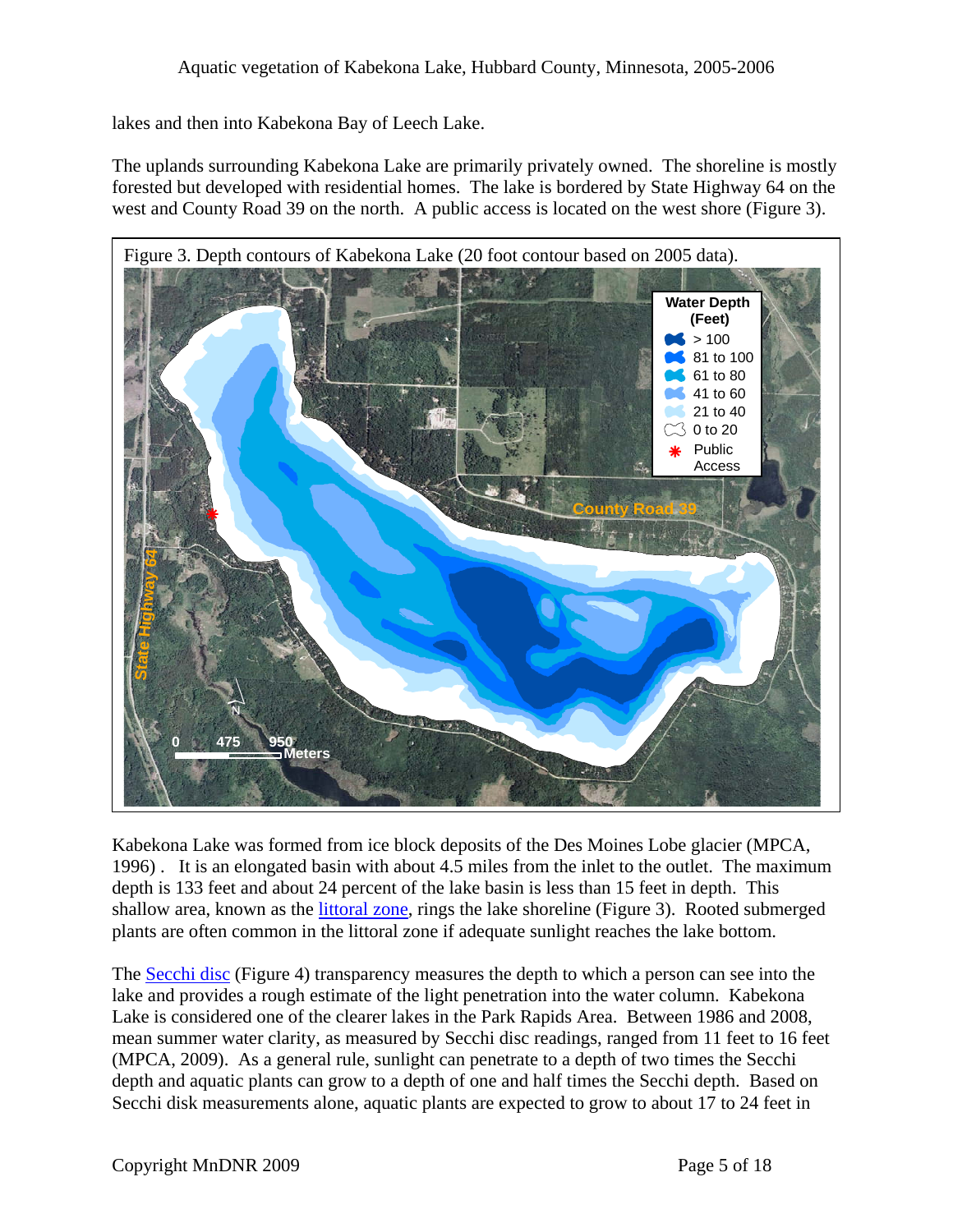Kabekona Lake. Other factors that may influence the depth of plant growth include substrate type, wind fetch, and plant species composition.

Kabekona Lake is described as hardwater, mesotrophic lake. Previous vegetation surveys of the lake found plants growing to depths of 15 feet with abundant plant growth described throughout the shallows (MnDNR Fisheries Lake Files, 1946, 1963, 1988). More than 25 different aquatic plant taxa have previously been recorded in Kabekona Lake including muskgrass (*Chara* sp.), flatstem pondweed (*Potamogeton zosteriformis*), Canada waterweed (*Elodea canadensis*), coontail (*Ceratophyllum demersum*), marestail (*Hippuris vulgaris*), and hard-stem bulrush (*Scirpus acutus*).



# **Objectives**

The purpose of this vegetation survey was to provide a quantitative description of the 2005 plant population of Kabekona Lake. Specific objectives included:

- 1. Estimate the maximum depth of rooted vegetation
- 2. Estimate the percent of the lake occupied by rooted vegetation
- 3. Record the aquatic plant species that occur in the lake
- 4. Estimate the abundance of common species
- 5. Develop distribution maps for the common species

# **Methods**

### **Lakewide survey, 2005**

Kabekona Lake was surveyed on July 26-28 and August 4, 2005. A point-intercept survey method was used and followed the methods described by Madsen (1999). Survey waypoints were created using a Geographic Information System (GIS) computer program and downloaded into a handheld Global Positioning System (GPS) receiver. Survey points were placed across the entire lake and spaced 80 meters (262 feet) apart.

In the field, surveyors began sampling all sites that occurred in water depths less than 26 feet but determined that vegetation was sparse in depths over 15 feet. Therefore, surveyors sampled only a portion (22) of sites in the depth zone of 21 to 25 feet. Within the shore to 20 feet zone, all accessible sites (328) were surveyed (Figure 5, Table 1).

The GPS unit was used to navigate the boat to each sample point. One side of the boat was designated as the sampling area. At each site, water depth was recorded in one-foot increments using a measured stick in water depths less than eight feet and an electronic depth finder in depths greater than eight feet.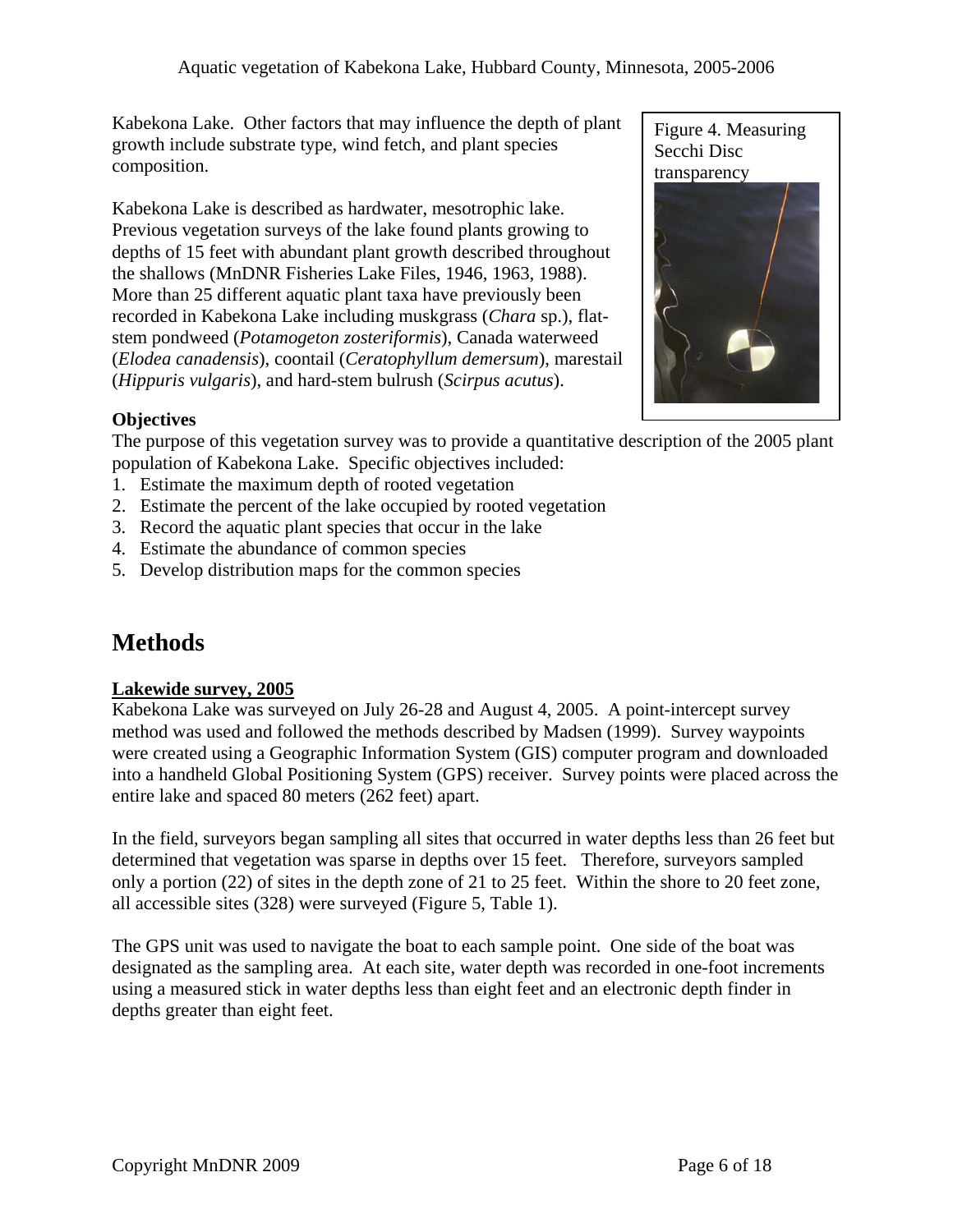

| Water depth     | Sample |  |  |
|-----------------|--------|--|--|
| interval (feet) | sites  |  |  |
| $0$ to 5        | 212    |  |  |
| 6 to 10         | 64     |  |  |
| 11 to 15        | 26     |  |  |
| 16 to 20        | 26     |  |  |
| 0 to 20         | 328    |  |  |
| 21 to 25        | 22     |  |  |
| Total sample    | 350    |  |  |
| sites           |        |  |  |

A double-headed, weighted garden rake, attached to a rope was used to survey vegetation not visible from the surface (Figure 6). Surveyors recorded all plant taxa found within a one square meter sample site at the pre-designated side of the boat. Voucher specimens were made to document locations of some species and are stored at the MnDNR in Brainerd or were submitted to The Herbarium of the University of Minnesota Bell Museum of Natural History, St. Paul, MN.



Data were entered into a Microsoft Access database and frequency of occurrence was calculated for each taxon as the number of sites in which taxa occurred divided by the total number of sample sites. Frequency was calculated for the entire area from shore to 20 feet and sampling points were also grouped by water depth and separated into four depth zones for analysis (Table 1). Twenty-two sites occurred in water depths greater than 20 feet and were not included in the analysis.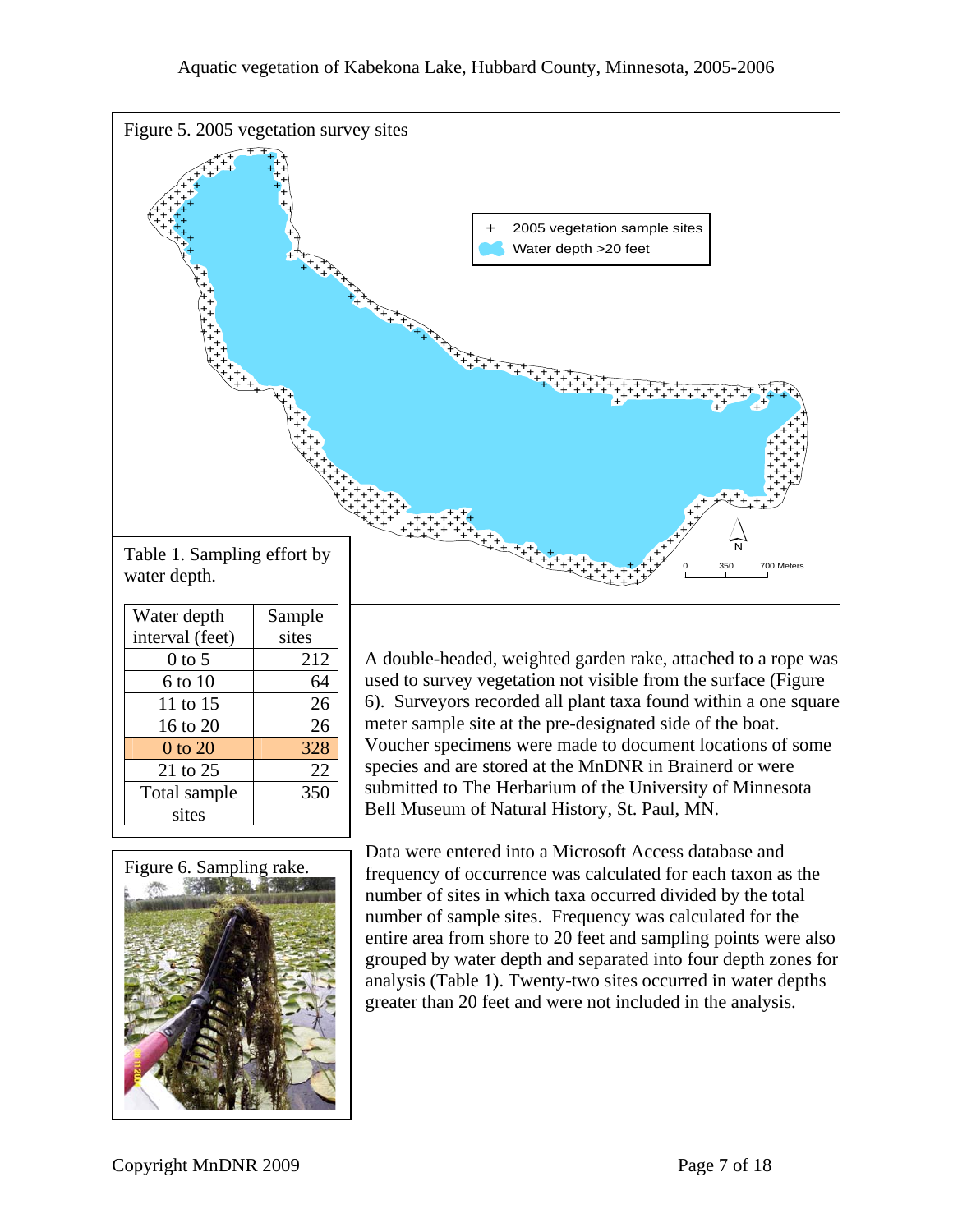*Example:*  In Kabekona Lake there were 328 samples sites in the 0-20 feet depth zone. Muskgrass (*Chara* sp.) occurred in 164 sites.

Frequency of muskgrass in 0 to 20 feet zone =  $164 / 328$  (\*100) = 50 %

## **Rare plant search (2006)**

A targeted search for rare aquatic vascular plants in Kabekona Lake was conducted by the Minnesota County Biological Survey Program on July 12, 2006 (Myhre 2006). This search focused on sites that were most likely to contain rare plant species. Botanists used professional experience to select rare species search sites and included factors such as shoreline development, substrate type, water depth, and native plant community type in their site selection. To gain access to shallow vegetated areas, searches were conducted by slowly kayaking, canoeing and/or wading through the site. A brief habitat description and a list of all plant taxa found in the search area were recorded. Plant nomenclature essentially follows The Flora of North America (1993+). When necessary, plant specimens were sent to the authority in the field for identification verification and annotation. Voucher specimens were made to document locations of some species and were submitted to The Herbarium of the University of Minnesota Bell Museum of Natural History, St. Paul, MN.

# **Results**

## **Distribution of aquatic plants**

Aquatic plants occurred around the entire perimeter of Kabekona Lake, with the exception of the south east shoreline where only a few sites contained vegetation (Figure 7). The vegetation band extended 100 to 200 meters into the lake along most shores.

## **Plant occurrence by water depth**

Plants were found to a depth of 20 feet and within the shore to 20 feet depth, 59 percent of the sites were vegetated. Vegetation was most common in the shore to five feet zone where 73 percent of the sites contained plants (Figure 8). In the six to 20 feet zone, only 33 percent of the sites were vegetated.

## **Number of plant species recorded and distribution by water depth**

A total of 28 native aquatic plant taxa were recorded in Kabekona Lake including seven emergent, three floating-leaved, and 18 submerged taxa (Table 2). No rare or invasive aquatic plant species were found. Plant identification and nomenclature follows Flora of North America  $(1993+)$ .

The zone from shore to a depth of five feet contained the greatest number of plant taxa and all life forms (emergent, floating-leaf, and submerged) occurred at this depth interval (Figure 9).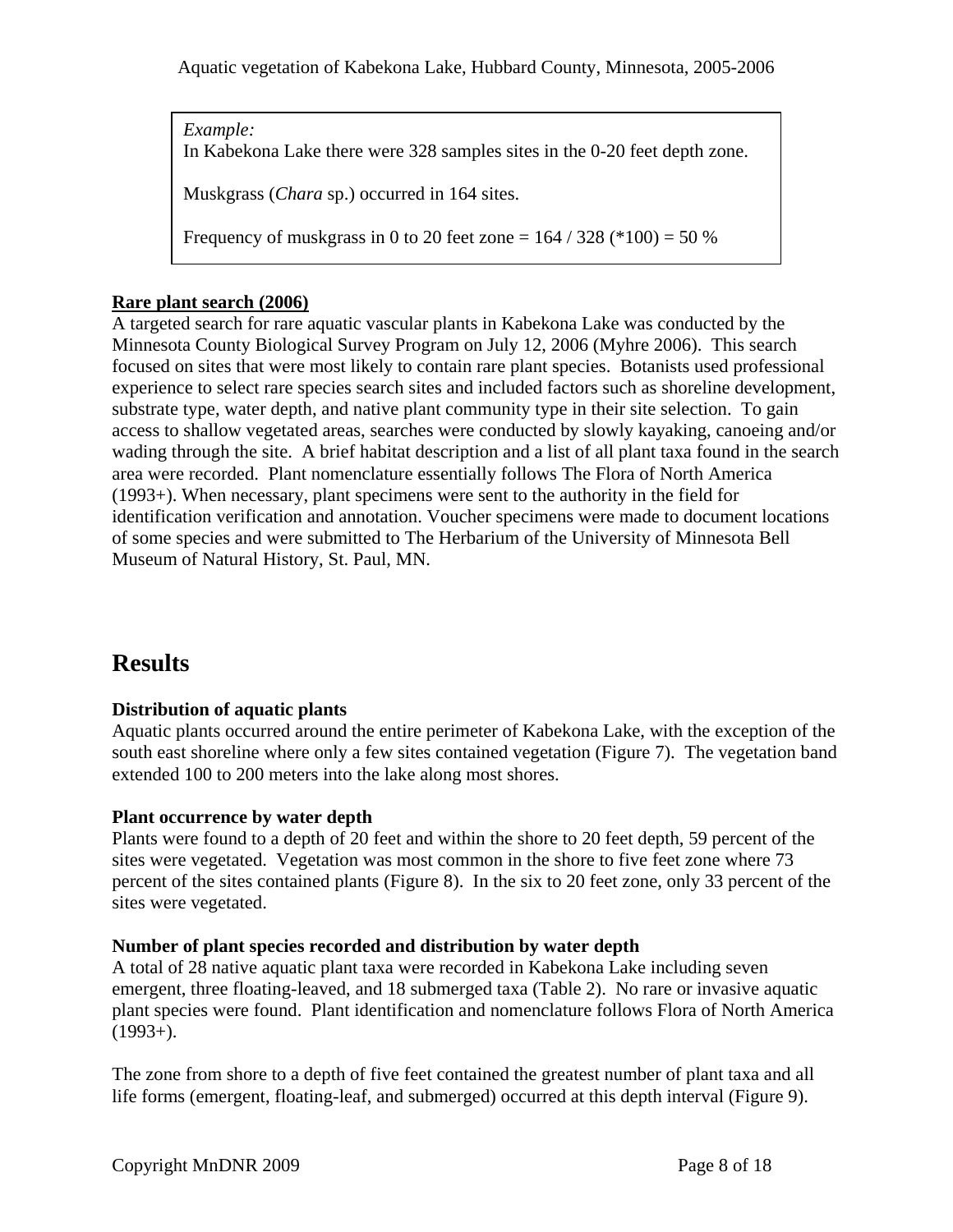

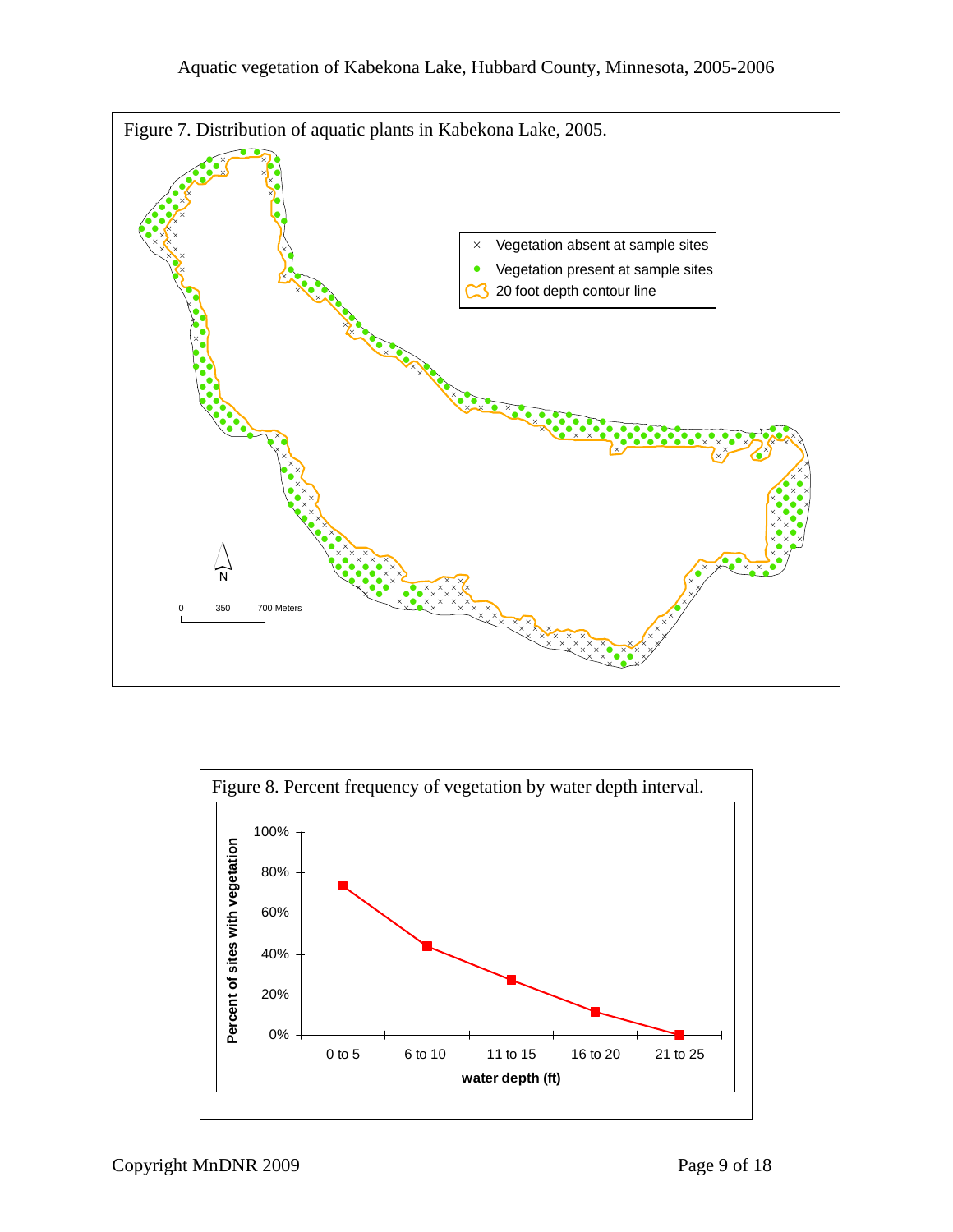Table 2. Frequency of aquatic plants in Kabekona Lake Point-intercept survey, July and August 2005.

(Frequency is the percent of sample sites in which a plant taxon occurred within the shore to 20 ft water depth.) 328 sample sites

| <b>Life Form</b>                                                                                                                                                                                                                                                                              |                          | <b>Common Name</b>     | <b>Scientific Name</b>    | Frequency               |  |
|-----------------------------------------------------------------------------------------------------------------------------------------------------------------------------------------------------------------------------------------------------------------------------------------------|--------------------------|------------------------|---------------------------|-------------------------|--|
| <b>SUBMERGED</b><br>These plants grow<br>primarily under the<br>water surface. Upper<br>leaves may float near<br>the surface and<br>flowers may extend<br>above the surface.<br>Some species may<br>also form floating<br>leaves. Plants may or<br>may not be anchored<br>to the lake bottom. | Large Algae              | Muskgrass              | Chara sp.                 | 50                      |  |
|                                                                                                                                                                                                                                                                                               | and moss                 | Watermoss              | Not identified to genus   | $<$ 1                   |  |
|                                                                                                                                                                                                                                                                                               | Dissected-leaf           | Coontail               | Ceratophyllum demersum    | $\overline{7}$          |  |
|                                                                                                                                                                                                                                                                                               | plants                   | Northern water milfoil | Myriophyllum sibiricum    | $\overline{4}$          |  |
|                                                                                                                                                                                                                                                                                               |                          | Bladderwort            | Utricularia vulgaris      | $\overline{3}$          |  |
|                                                                                                                                                                                                                                                                                               |                          | White water buttercup  | Ranunculus aquatilis      | $\leq$ 1                |  |
|                                                                                                                                                                                                                                                                                               | Grass-leaf               | Flat-stem pondweed     | Potamogeton zosteriformis | $\overline{5}$          |  |
|                                                                                                                                                                                                                                                                                               | plants                   | Wild celery            | Vallisneria americana     | $\overline{2}$          |  |
|                                                                                                                                                                                                                                                                                               | Bushy-leaf               | Bushy pondweed         | Najas flexilis            | $\overline{4}$          |  |
|                                                                                                                                                                                                                                                                                               | plants                   | Canada waterweed       | Elodea canadensis         | $\overline{4}$          |  |
|                                                                                                                                                                                                                                                                                               |                          | Marestail              | Hippuris vulgaris         | $\overline{2}$          |  |
|                                                                                                                                                                                                                                                                                               | <b>Broad-leaf</b>        | White-stem pondweed    | Potamogeton praelongus    | $\overline{2}$          |  |
|                                                                                                                                                                                                                                                                                               | pondweeds<br>("cabbage") | Clasping-leaf pondweed | Potamogeton richardsonii  | 1                       |  |
|                                                                                                                                                                                                                                                                                               |                          | Variable pondweed      | Potamogeton gramineus     | 1                       |  |
|                                                                                                                                                                                                                                                                                               |                          | Large-leaf pondweed    | Potamogeton amplifolius   | Present <sup>2006</sup> |  |
|                                                                                                                                                                                                                                                                                               |                          | Illinois pondweed      | Potamogeton illinoensis   | Present <sup>2006</sup> |  |
|                                                                                                                                                                                                                                                                                               | Narrow-leaf              | Sago pondweed          | Stuckenia pectinata       | 2                       |  |
|                                                                                                                                                                                                                                                                                               | pondweeds                | Fries' pondweed        | Potamogeton friesii       | 1                       |  |
|                                                                                                                                                                                                                                                                                               |                          | Narrow-leaf pondweed   | Potamogeton sp.*          | $<$ 1                   |  |
|                                                                                                                                                                                                                                                                                               |                          |                        |                           |                         |  |
| <b>FLOATING</b>                                                                                                                                                                                                                                                                               |                          | Yellow waterlily       | Nuphar variegata          |                         |  |
| These plants are rooted in the lake bottom                                                                                                                                                                                                                                                    |                          | Floating-leaf pondweed | Potamogeton natans        | 1                       |  |
| with leaves that float on the water surface.                                                                                                                                                                                                                                                  |                          | White waterlily        | Nymphaea odorata          | $P$ resent $2006$       |  |
|                                                                                                                                                                                                                                                                                               |                          |                        |                           |                         |  |
| <b>EMERGENT</b><br>These plants extend well above the<br>water surface and are usually found in<br>shallow water, near shore.                                                                                                                                                                 |                          | Hardstem bulrush       | Schoenoplectus acutus     | 7                       |  |
|                                                                                                                                                                                                                                                                                               |                          | Needlerush             | Eleocharis acicularis     | $<$ 1                   |  |
|                                                                                                                                                                                                                                                                                               |                          | Spikerush              | Eleocharis sp.            | Present <sup>2006</sup> |  |
|                                                                                                                                                                                                                                                                                               |                          | Brown-fruited rush     | Juncus pelocarpus         | Present <sup>2006</sup> |  |
|                                                                                                                                                                                                                                                                                               |                          | Arrowhead              | Sagittaria sp.            | Present <sup>2006</sup> |  |
|                                                                                                                                                                                                                                                                                               |                          | <b>Burreed</b>         | Sparganium sp.            | Present <sup>2006</sup> |  |
|                                                                                                                                                                                                                                                                                               |                          | Wild rice              | Zizania palustris         | $Present^{2006}$        |  |
|                                                                                                                                                                                                                                                                                               |                          |                        |                           |                         |  |

\*Some specimens of "narrow-leaved pondweeds" were positively identified as *Potamogeton freisii* (Fries pondweed). However, it is not known whether other "look-a-like" narrow-leaf pondweed species occurred in the lake. Therefore, a separate group of "unidentified narrow-leaf pondweeds" (*Potamogeton* sp.) are reported here but not counted in species tally.

Present<sup>2006</sup> = located during Minnesota County Biological Survey, 12 June 2006

Nomenclature follows Flora of North America (1993+).

Emergent and floating-leaf plants were generally restricted to water depths of five feet and less. Only five submerged plant taxa occurred in depths greater than 10 feet.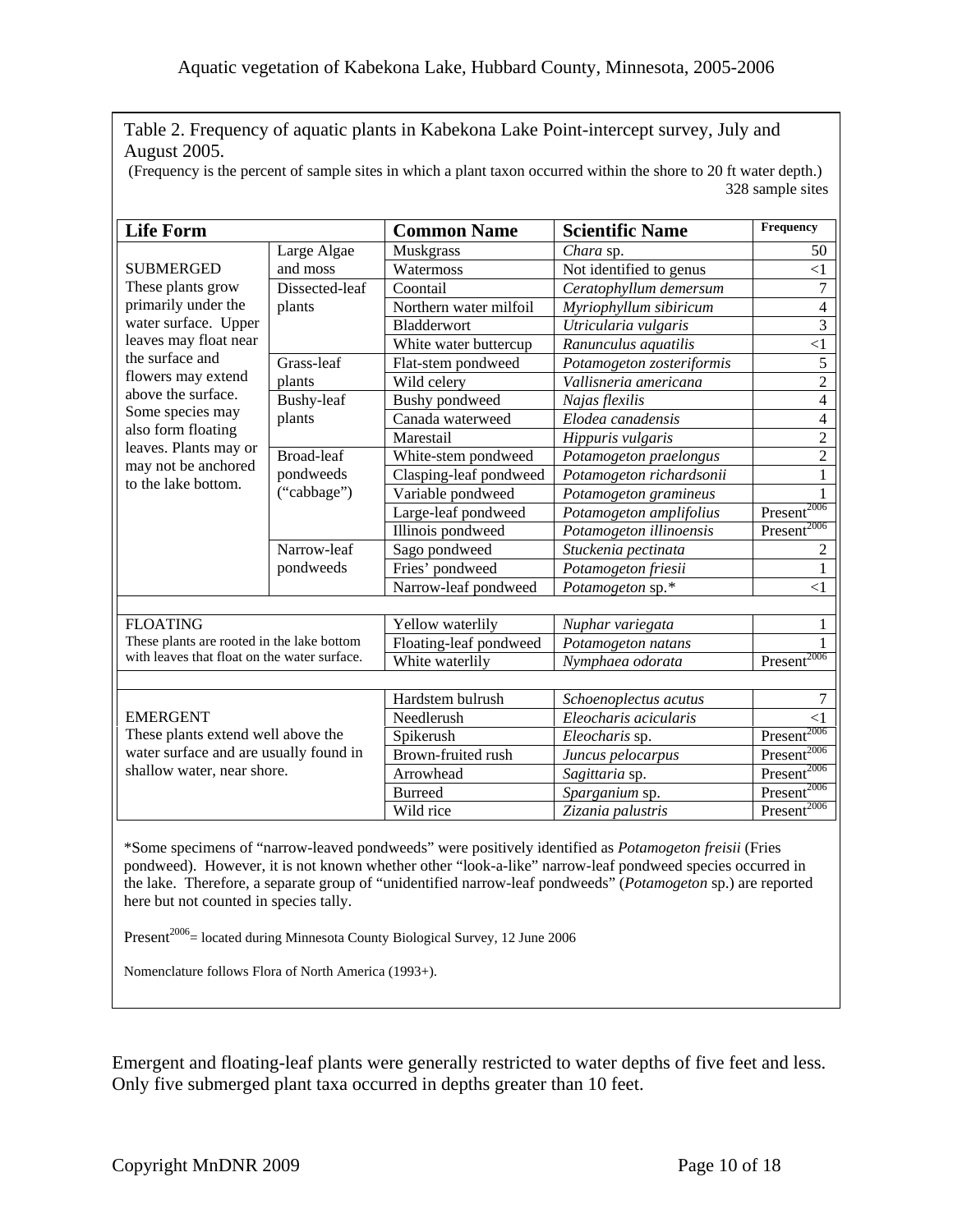

The number of plant taxa found at each one square meter sample site ranged from zero to six, with a mean of one (Figure 10). Sites with the greatest number of taxa were found in depths less than five feet.

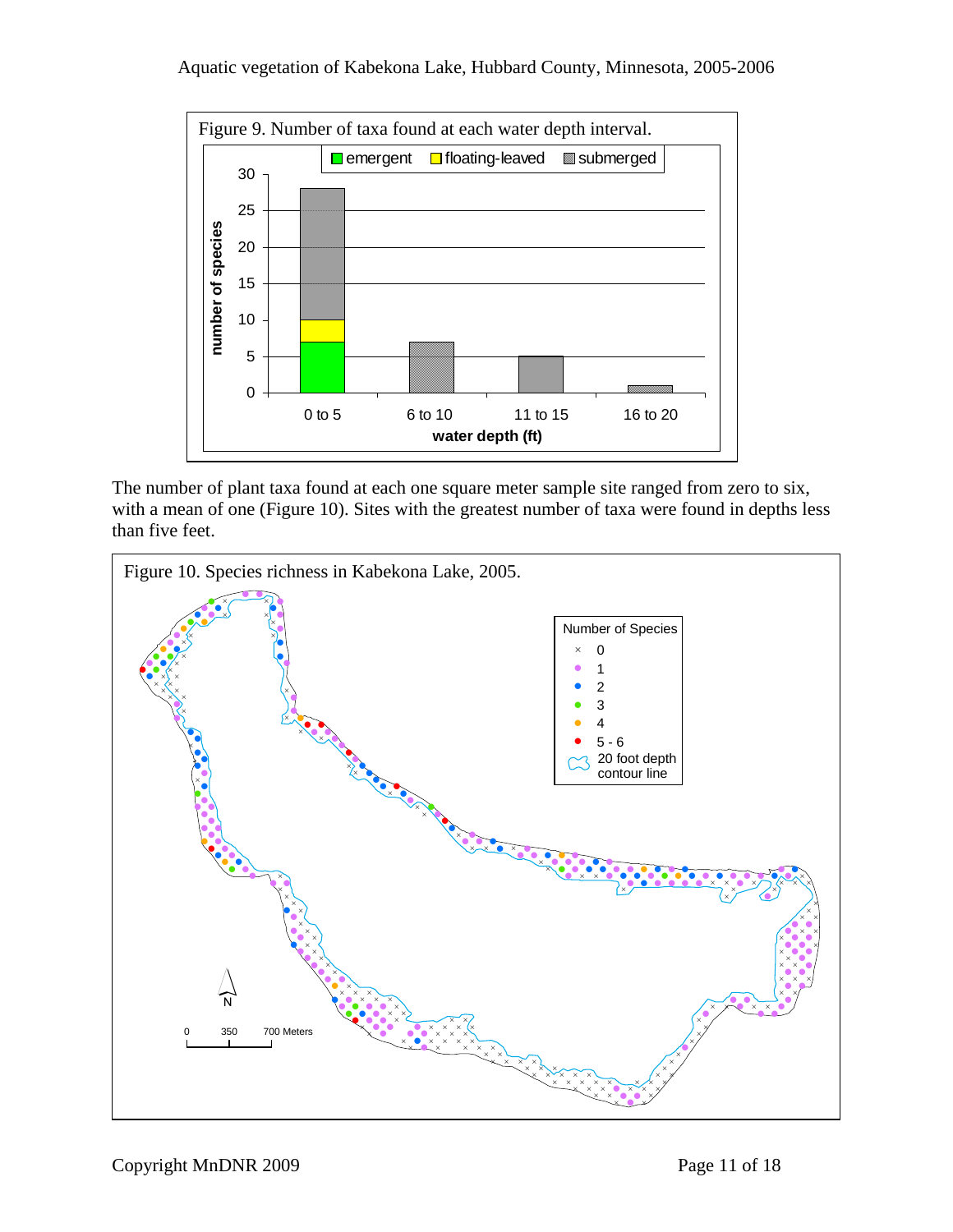## **Emergent and floating-leaf plants**

Emergent and floating-leaf aquatic plants offer food, cover and nesting material for waterfowl, marsh birds and muskrats, and provide shelter and shade for insects, young fish, and amphibians. The root systems of emergent and floating-leaf plants protect shorelines against erosion by buffering the wave action and by holding soil in place.

Within the shore to five feet depth zone of Kabekona Lake, 13 percent of the sample sites contained at least one emergent or floating-leaf plant. The most common types were emergent bulrush and floating-leaf waterlilies. These plants were most frequent along the north shore (Figure 11).



[Hard-stem bulrush](http://www.dnr.state.mn.us/aquatic_plants/emergent_plants/bulrushes.html) (*Schoenoplectus acutus*) (Figure 12) is an emergent, perennial plant that occurs in lakes and wetlands throughout Minnesota (Ownbey and Morley 1991). Bulrush stems are round in cross section and lack showy leaves. Clusters of small flowers form near the tips of long, narrow stalks. This emergent may occur from shore to water depths of about six feet and its stems may extend several feet above the water surface. In low water conditions it can grow outside of water. Bulrush stands are particularly susceptible to destruction by excess herbivory and direct removal by humans. Bulrush was found in seven percent of all sites (Table 2) and usually

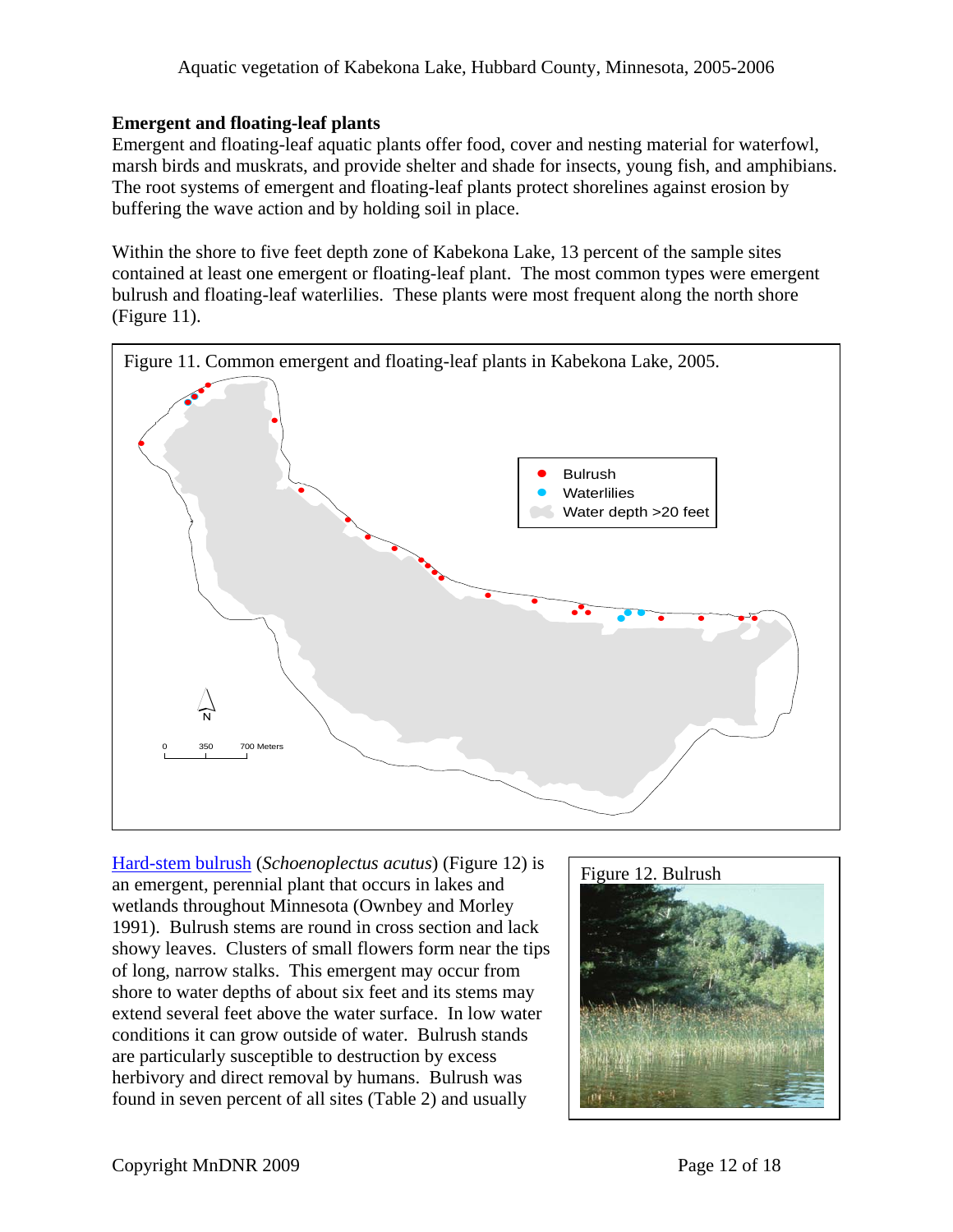Figure 13. Yellow waterlily occurred in sand. Within the 0 to 5 feet depth zone, bulrush occurred in 11 percent of the sites.

[Yellow waterlily](http://www.dnr.state.mn.us/aquatic_plants/floatingleaf_plants/spatterdock.html) (*Nuphar variegata*) (Figure 13) was the most frequent floating-leaved plant found. Other floating-leaved plants were white waterlily (*Nymphaea odorata*) (Figure 14) and floating-leaf pondweed (*Potamogeton natans*). Within the shore to 5 feet depth zone, two percent of the sites contained at least one floating-leaf plant.

# **Submerged plants**

Submerged plants have leaves that grow below the water surface but some species also have the ability to form floating and/or emergent leaves, particularly in shallow, sheltered sites. Submerged plants may be firmly attached to the lake bottom by roots or rhizomes, or they may drift freely with the water current. This group includes flowering plants that may produce flowers above or below the water surface, as well as non-flowering plants such as large algae and mosses.

Submerged plants occurred in 57 percent of the samples sites within the 0 to 20 feet depth zone. The most

frequently sampled submerged taxa were muskgrass (*Chara* sp.), coontail (*Ceratophyllum demersum*), and flat-stem pondweed (*Potamogeton zosteriformis*).

[Muskgrass](http://www.dnr.state.mn.us/aquatic_plants/algae/chara.html) (*Chara* sp.) (Figure 15) is a macroscopic, or large, algae that is common in many hard water lakes in Minnesota. It has a brittle texture and a characteristic "musky" odor. Because muskgrass does not form true stems, it is a low-growing plant, often found entirely beneath the water surface where it may form low "carpets" on the lake bottom. Muskgrass is adapted to a variety of substrates and is often the first taxa to colonize open areas of lake bottom where it can act as a sediment stabilizer. Beds of muskgrass can provide important fish



spawning and nesting habitat. Muskgrass was the most common taxa in Kabekona Lake and was found in 50% of the sample sites (Table 2, Figure 16). It was the most common plant in depths of 0 to 15 feet water depth zones (Figure 17).



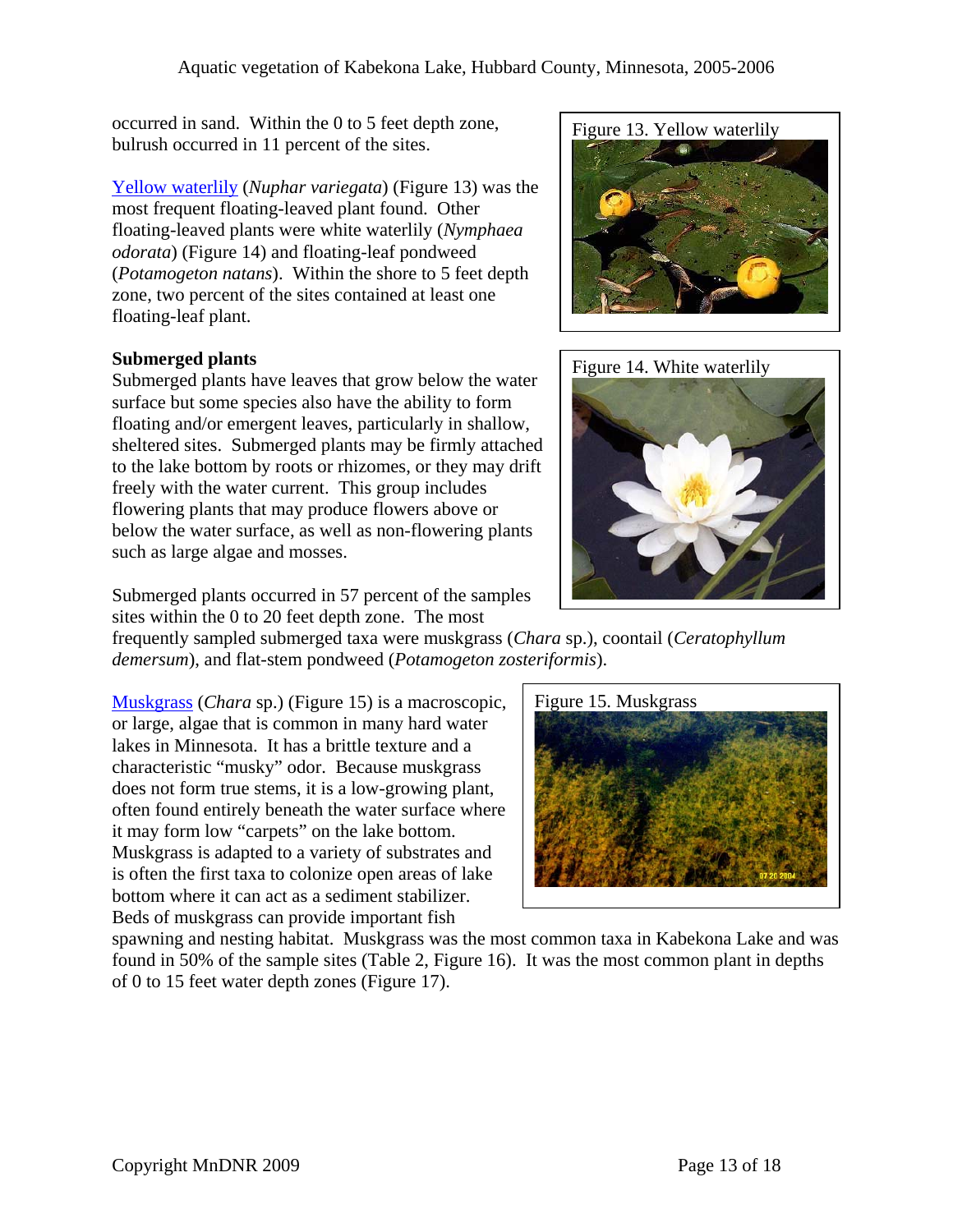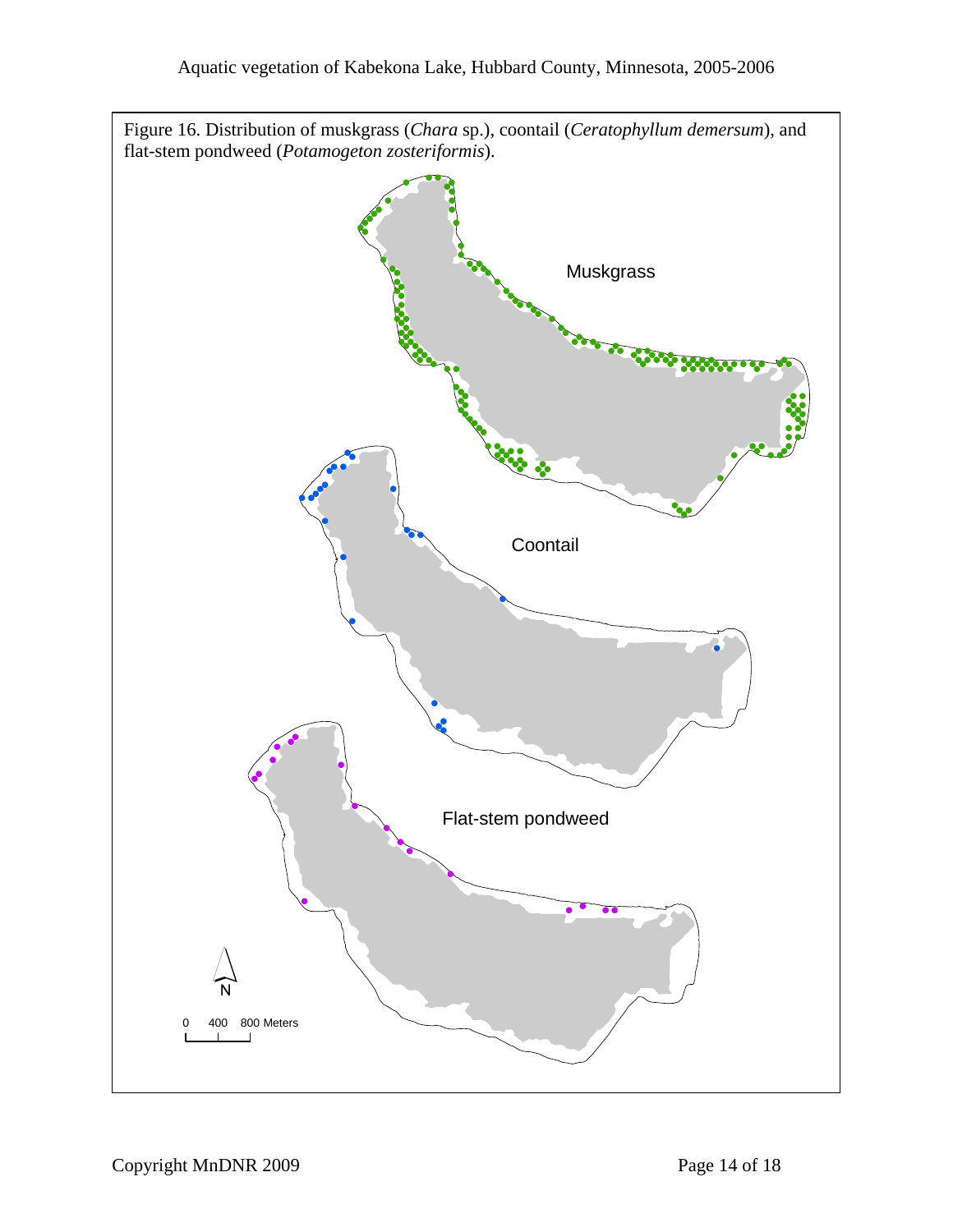

[Coontail](http://www.dnr.state.mn.us/aquatic_plants/submerged_plants/coontail.html) (*Ceratophyllum demersum*) (Figure 18) grows entirely submerged and its roots are only loosely anchored to the lake bottom. It is adapted to a broad range of lake conditions and is tolerant of higher turbidity and can grow in muck substrates. Coontail is perennial and can over winter as a green plant under the ice and then begins new growth early in the spring, spreading primarily by stem fragmentation. The finely divided leaves of this plant provide a home for insects valuable as fish food. Coontail occurred in seven percent of the survey sites (Table 2, Figure 16). It occurred at all depth zones sampled and was common in 11 to 20 feet water depth (Figure 17). Coontail was the only plant found over 15 feet.

[Flat-stem pondweed](http://www.dnr.state.mn.us/aquatic_plants/submerged_plants/narrowleaf_pondweeds.html) (*Potamogeton zosteriformis*) (Figure 19) is a perennial plant that is anchored to the lake bottom by underground rhizomes and over-winters by winter buds. It is named for its flattened, grass-like leaves. Depending on water clarity and depth, these plants may reach the water surface and may produce flowers that extend above the water. Flat-stem pondweed was distributed around the north and west



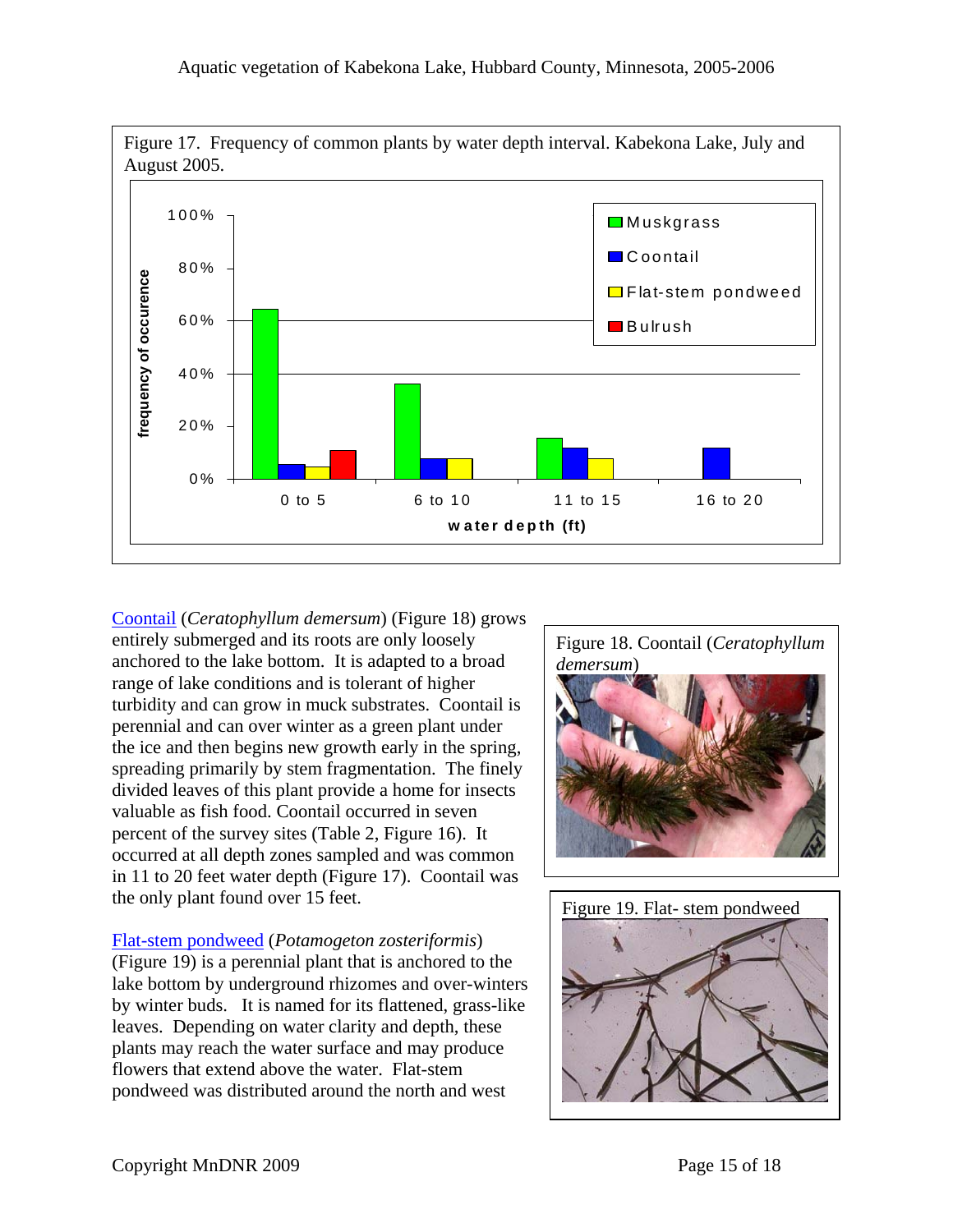half of Kabekona Lake (Figure 16) and it occurred in five percent of the Kabekona lake survey sites (Table 2). In Kabekona Lake, it was common to depths from six to 15 feet (Figure 17).

All other submerged species occurred in less than five percent of the sample sites and were most common in depths less than 11 feet.

Several submerged species found are plants that do not grow in turbid water and their presence in Kabekona Lake is indicative of its relatively clear water. One example is marestail (*Hippuris vulgaris*). Marestail was found in two percent of the survey sites. Marestail is a submerged plant that can emerge above the water in shallow depths (Figure 20). This plant is native in Minnesota but not commonly found. It is often associated with cold-water streams or springs and may be present in Kabekona Lake because the river flowage



through the lake provides the habitat conditions required for their growth. This species is also present downstream from Kabekona Lake in areas of Leech Lake. Its presence in Kabekona Lake indicates relatively good water clarity.

# **Discussion**

The types and amounts of aquatic vegetation that occur within a lake are influenced by a variety of factors including water clarity, water chemistry, depth, substrate type and wave activity. The water clarity of Kabekona Lake is sufficiently high to allow aquatic plant growth to a depth of 20 feet. The predominance of hard substrates in the near-shore area may limit the types of aquatic plants within that zone. Plants like muskgrass and bulrush are more typically found along these types of sandy shores. Lake Thirteen (Cass County) and areas of Leech Lake have similar plant communities where muskgrass is the dominant plant. These submerged plant beds provides critical fish and wildlife habitat and other lake benefits. (Click here for more information on: [value of aquatic plants](http://www.dnr.state.mn.us/shorelandmgmt/apg/value.html) ).

A review of past vegetation surveys of Kabekona Lake indicates that the general aquatic plant community has not likely changed greatly in this lake. In all survey years, a relatively high number of native plants have been recorded and muskgrass (*Chara* sp.) a non-rooted plant and rooted plants remain well distributed throughout the lake Data collected in 2005 can be used to monitor finer-scale changes that may occur, such as an increase in a particular taxa or a change in the depths at which individual taxa occur. Monitoring change in the aquatic plant community can be helpful in determining whether changes in the lake water quality are occurring and for estimating the quality of vegetation habitat available for fish and wildlife communities.

In general, factors that may lead to change in the aquatic plant communities include:

- Change in water clarity
	- If water clarity decreases, submerged vegetation may be restricted to shallower water.
- Change in water level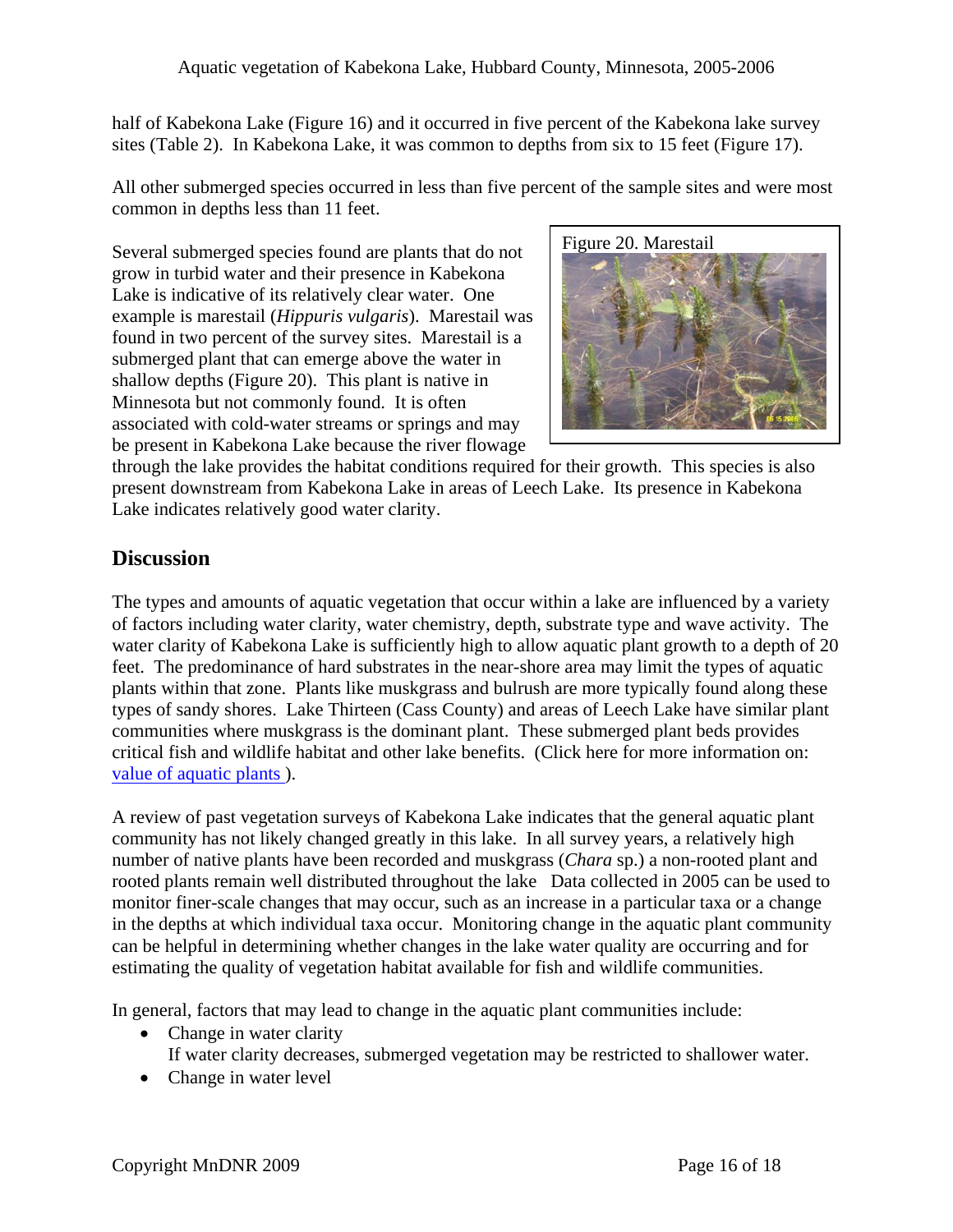Many aquatic plants are adaptable to water level fluctuations and in low water years, aquatic plants may expand in distribution. The extent and duration of these distribution changes can be difficult to predict.

• Snow and ice cover

Many submerged plants have the ability to grow under the ice, especially if there is little snow cover and sunlight reaches the lake bottom. In years following low snow cover, and/or a reduced ice-over period, some submerged plants may increase in abundance.

• Water temperatures / length of growing season In years with cool spring temperatures, submerged plants may be less abundant than in years with early springs and prolonged warm summer days.

• Invasive species Non-native plant species, such as [curly-leaf pondweed](http://www.dnr.state.mn.us/aquatic_plants/submerged_plants/curlyleaf_pondweed.html) (*Potamogeton crispus*) or [Eurasian watermilfoil](http://www.dnr.state.mn.us/invasives/aquaticplants/milfoil/index.html) (*Myriophyllum sibiricum*) may form dense surface mats that may shade out native plants. The impact of invasive species varies among lakes but the presence of a healthy native plant community may help mitigate the harmful effects of these exotics.

• Natural fluctuation in plant species abundance Many submerged plants are perennial and regrow in similar locations each year. However, a few species such as bushy pondweed (*Najas flexilis*) are annuals and are dependant on the previous years seed set for regeneration.

• Aquatic plant management activities

Humans can impact aquatic plant communities directly in a variety of ways. Motorboat activity in vegetated areas can be particularly harmful for species such as bulrush and wild rice. Shoreline and watershed development can also indirectly influence aquatic plant growth if it results in changes to the overall water quality and clarity. Herbicide and mechanical control of aquatic plants can directly impact the aquatic plant community. For information on the laws pertaining to aquatic plant management, click here: [MnDNR APM Program](http://www.dnr.state.mn.us/eco/pubs_aquatics.html) or contact your local DNR office. Limiting these types of activities can help protect healthy aquatic ecosystems.